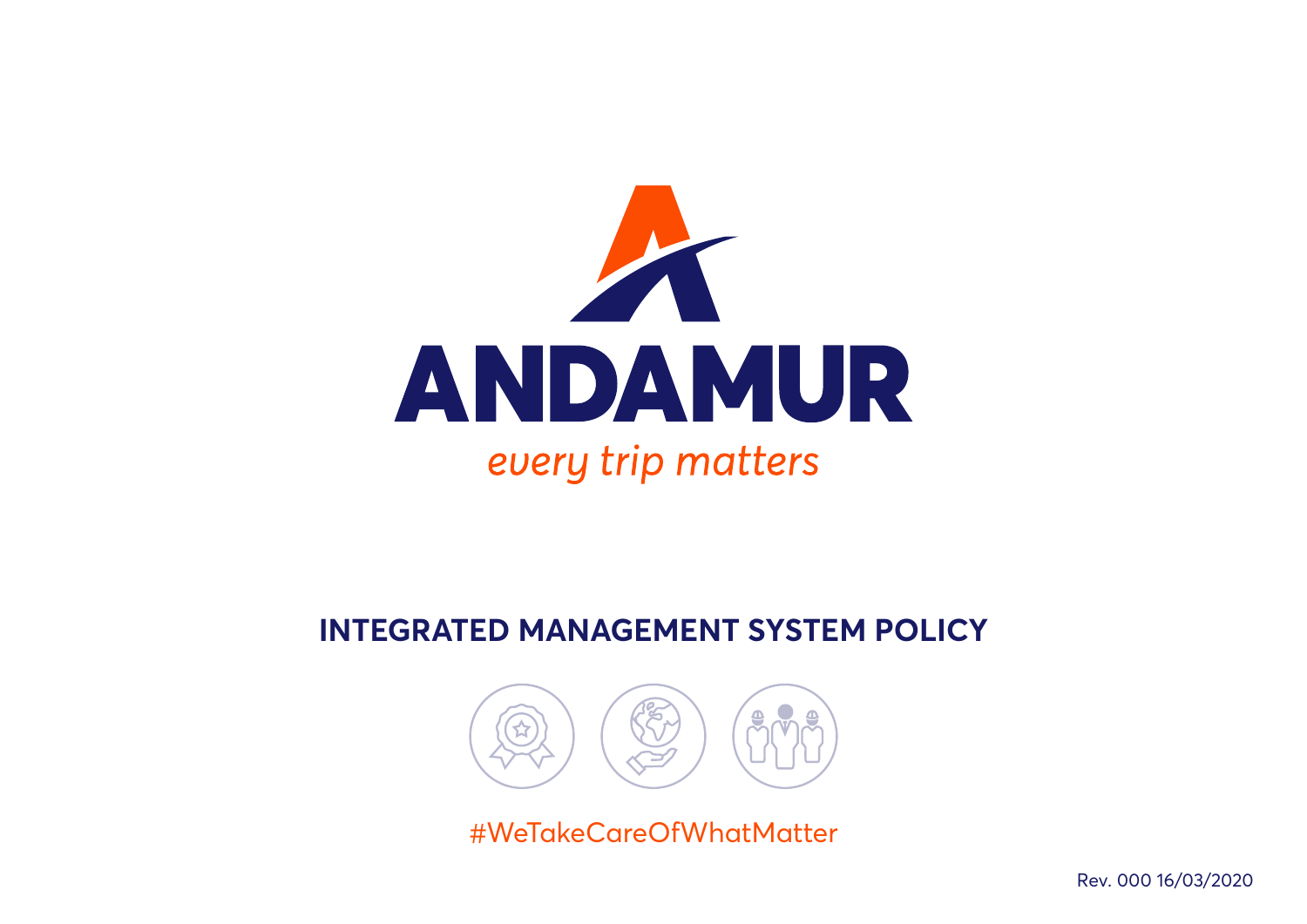# **INTEGRATED MANAGEMENT SYSTEM POLICY**

**ANDAMUR,** through its Integrated Management System, maintains a high commitment to its **clients, stakeholders, the environment, and the health and safety of its employees.**

This commitment is described in the following points:

#### **THE ORGANISATION AND ITS ENVIRONMENT**



- **ANDAMUR** ratifies its commitment **to excellence and continuous improvement of its products and services,** in a way that they do not negatively affect **the environment** improving the **health and safety** conditions of our employees, as fundamental elements for our activity.
- Providing reciprocal conditions of **satisfaction, cooperation and growth** to customers, employees and suppliers.
- Presenting **operational and financial performance compatible** with the resources applied, and in compliance with current legislation.
- **Complying with applicable legal and regulatory requirements** and other requirements of the company.
- Promoting the appropriate **perception of risk, continuous learning and innovation**  as differentiating elements that allow us to increase our ability to **create value and competitiveness** that we can return to our stakeholders.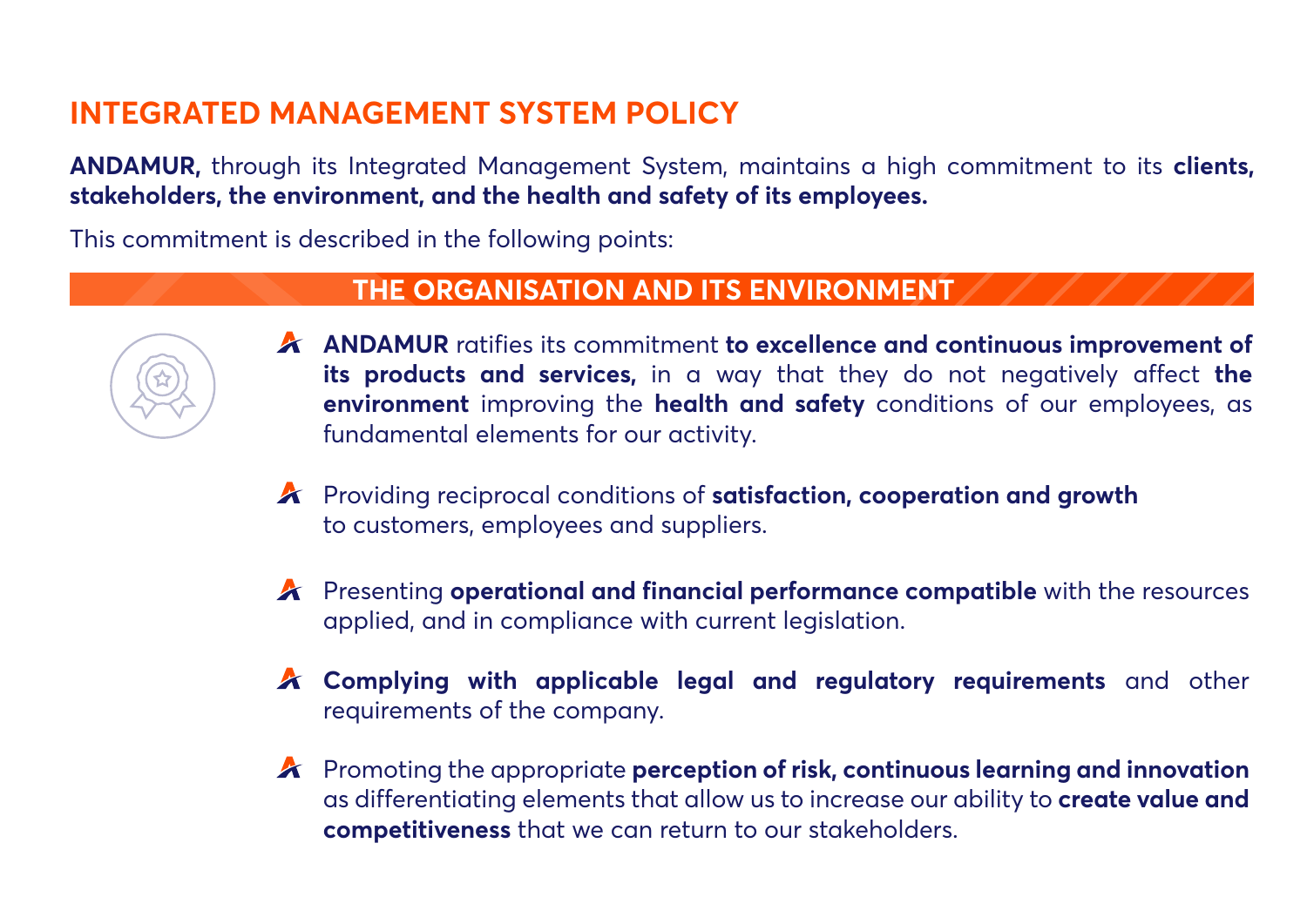

### **ENVIRONMENT AND SUSTAINABILITY**

- **A** ANDAMUR understands sustainability and social responsibility as the ability to generate well-being in its environment.
- **A** Preventing pollution by minimising negative environmental impacts caused by our activities.
- **Managing** the correct generation of **waste and unnecessary consumption** of natural resources.

#### **SAFE WORKING**



- Promoting and applying **healthy and safe working conditions** for the prevention of injuries and the protection of the health and safety of workers and facilities, as a basic principle for the development of our activities, and as characteristics of professionalism and excellence.
- **A** Providing the necessary resources for effective consultation and participation of employees.

**ANDAMUR,** is aware of these responsibilities and undertakes to disseminate them to all interested parties and to implement this Policy at all levels, in order to achieve and maintain a prominent position in the market of integrated solutions for carriers and individuals. This is aligned with the **Mission, Vision and Objectives of the organisation.**